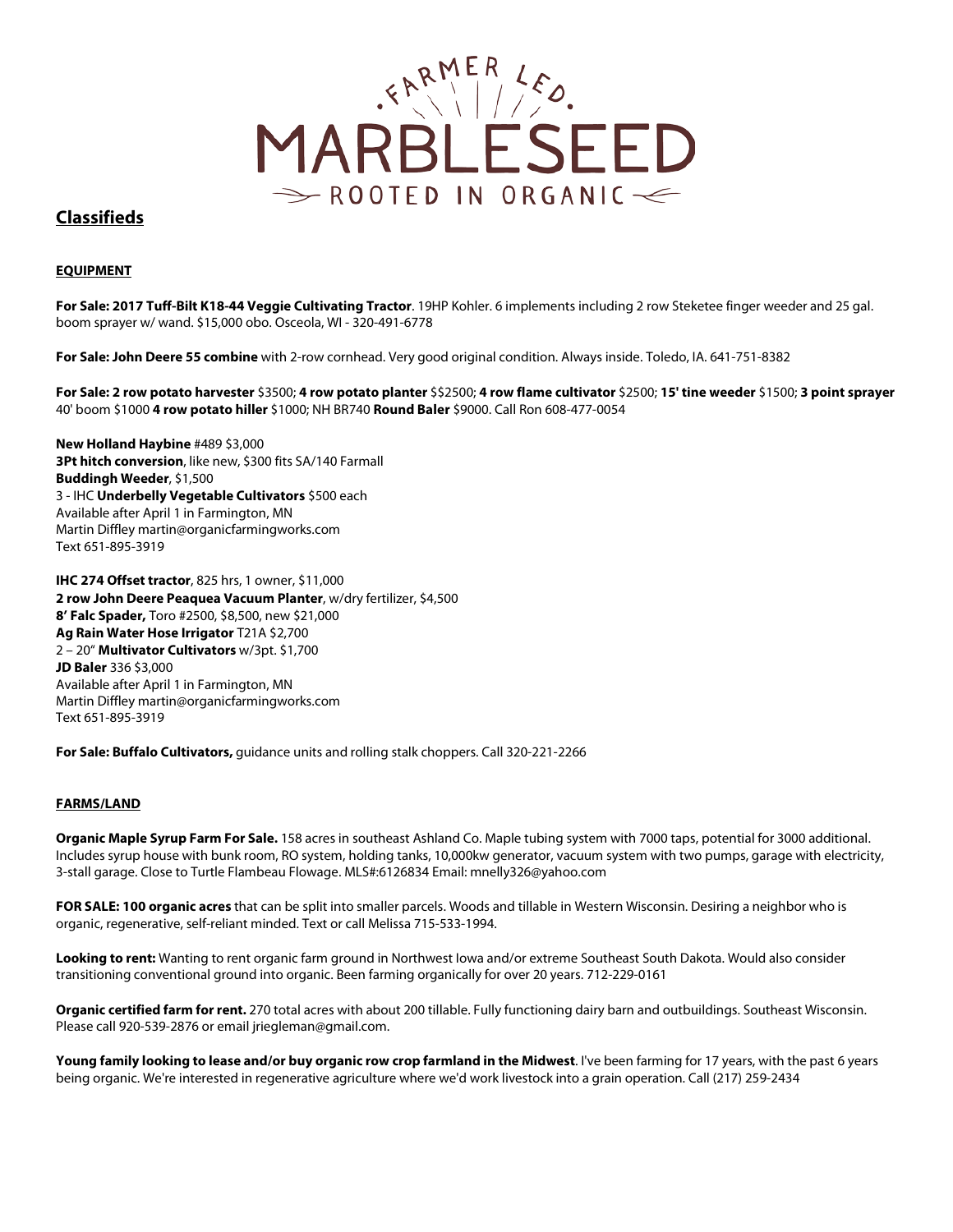

### **FORAGES**

**For Sale: Dry cow heifer alfalfa/grass hay.** Toledo, IA. 641-751-8382

**ORGANIC QUALITY PROTEIN. 20-22 % protein baleage.** Many lots were made 'HAY IN A DAY' with 'Multe-Sile' silage inoculant. Tests available. Square and round individually wrapped. Priced by the ton based on quality and 15% moisture. Ideal moisture levels 30-45%. We deliver the first 100 miles free or we can arrange semi loads. Gleason, WI (715)-921-9079

**For Sale: Dry organic hay.** Big bales. **Barley and corn.** Can deliver. 608-574-2160

For Sale: Large round line-wrapped dry first and second crop hay. Also fall grain in bulk. Francis Blake, Waukon, Iowa. 563-568-9044

**Certified Organic Hay For Sale.** Multiple types and qualities. Small squares in bundles of 9, 18, or 21. Rounds and big squares also available. Sold individually or by semi-load. Brian@suttoncattle.com

**Certified Organic Hay For Sale,** 1st, 2nd, and 3rd Crop. Delivery may be available. Sno Pac Farms, Caledonia, MN 507-725-5281

#### **GRAINS**

**For Sale: OCIA-certified organic corn.** Toledo, IA. 641-751-8382

**For Sale: Dry organic hay.** Big bales. **Barley and corn.** Can deliver. 608-574-2160

**For Sale: Large round line-wrapped dry first and second crop hay. Also fall grain in bulk.** Francis Blake, Waukon, Iowa. 563-568-9044

**Certified Organic yellow corn for sale**. Cleaned of all fines and packaged in 2000 pound bulk bags for easy handling. \$399.00 Brian@suttoncattle.com

### **LIVESTOCK**

**FOR SALE: Newborn to 10 month organic dairy heifers. Mondovi, WI. Call Gary at 715-875-4438.** 

#### **MISCELLANEOUS**

**For all your large animal processing needs**, including vacuum-sealing and smoking, contact Integrity Meats. Federally-inspected. N3825 County Road P, Elroy, WI 53929. Call Sandy 608-572-4303.

**Biology plays a role in the health of your plants.** Determine the abundance of beneficial biology in your soil thorough microscope analysis and reporting. Contact Erik at regensoil2020@gmail.com or 701-330-9788. Certified Soil Food Web Laboratory Technician.

**Custom weed Zapping.** Self propelled 60 ft wide weed zapper. Uses 14,000 volts to kill almost anything it touches. Especially effective on waterhemp, ragweed, lambsquarters, pigweed, and many others. Kills volunteer corn. \$50 to \$75 an acre. Call or text Andrew at 7159214911.

**Natural Tanning Services:** Driftless Tannery offers natural tanning services for sheep and goat hides. Affordable and quick turnaround. All information on our website at driftlesstraditionaltannery.com.

**Alfafa seed for sale!** Good prices on high-producing certified organic and non-GMO varieties with excellent disease resistance and winter hardiness. Will deliver or help pay shipping costs to your farm. Call Ben at 563-880-6232. Pleasant Valley Supply.

**15+ varieties Organic CBD/CBG Hemp,** nationally compliant <0.3%THC. Oregon-grown. Trimmed smokeable A-Grade or smalls/B-Buds/trim. Compliant Organic Extracts available too. Free educational modules to support sales. Mitra@OMExtracts.com for full menu.